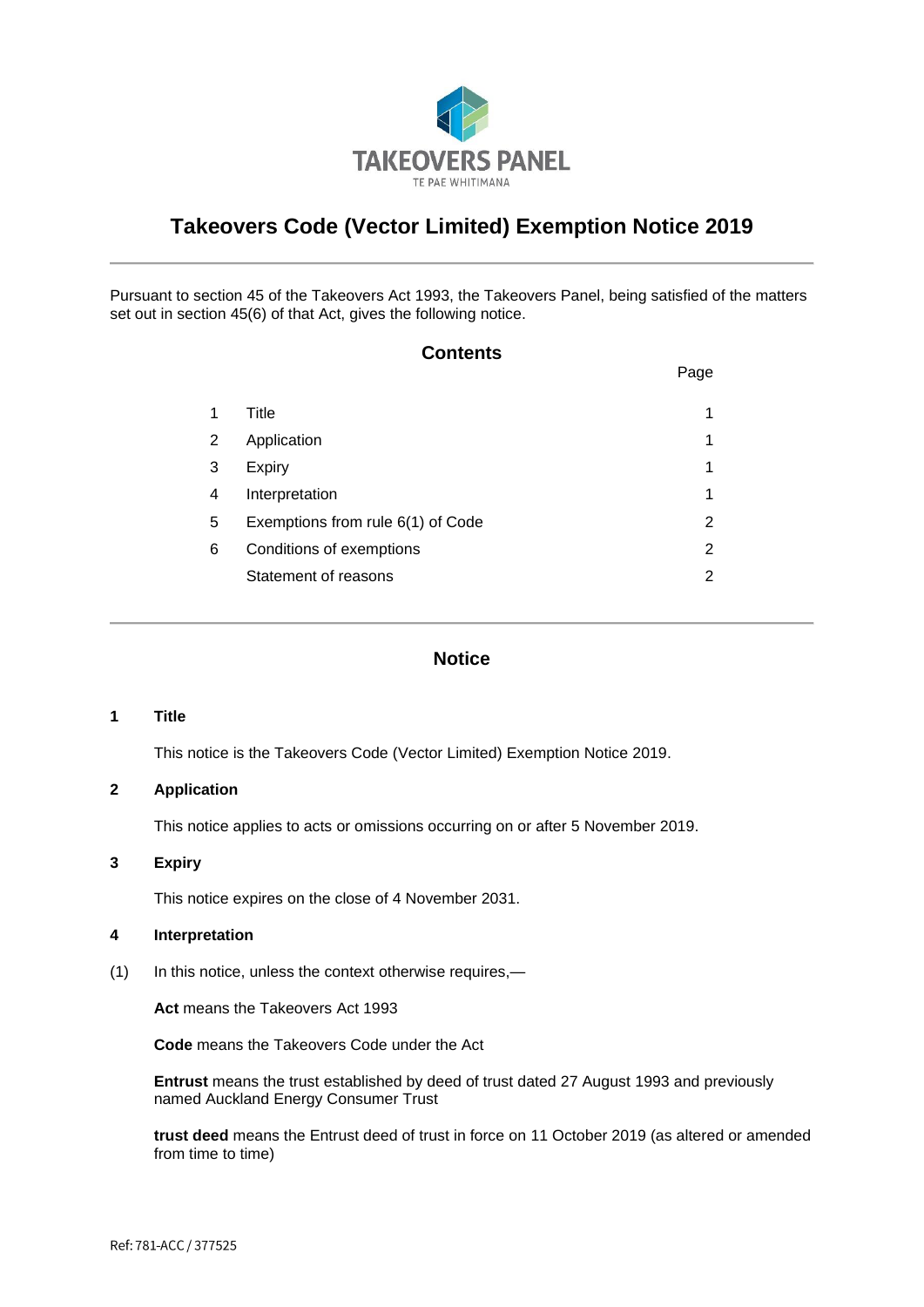**trustee** means a person appointed as a trustee of Entrust in accordance with the trust deed

- (2) In this notice, a reference to a person increasing voting control is a reference to the person becoming the holder or controller of an increased percentage of voting rights in Vector Limited.
- (3) Any term or expression that is defined in the Act or the Code and used, but not defined, in this notice has the same meaning as in the Act or the Code.

#### **5 Exemptions from rule 6(1) of Code**

- (1) Every person who becomes a trustee is exempted from rule 6(1) of the Code in respect of any increase in that person's voting control as a result of being appointed as a trustee.
- (2) Every person who is a trustee is exempted from rule 6(1) of the Code in respect of any increase in that person's voting control as a result of a reduction in the number of trustees.

#### **6 Conditions of exemptions**

The exemptions in clause 5 are subject to the conditions that—

- (a) the appointment of a trustee or a reduction in the number of trustees—
	- (i) is pursuant to the appointment process for trustees in the trust deed or is the result of an event beyond the control of the trustees; and
	- (ii) does not have the increase in voting control as a collateral purpose; and
- (b) within 5 working days of any application being made to the High Court for authorisation to amend the trust deed, the trustees notify the Panel of the proposed amendments.

Dated at Auckland this 5th day of November 2019

[signed]

R A Coupe Chair

## **Statement of Reasons**

This notice applies to acts or omissions occurring on or after 5 November 2019 and expires on 4 November 2031.

The Takeovers Panel (the **Panel**) has granted exemptions from rule 6(1) of the Takeovers Code (the **Code**) to any person who increases their holding or control of voting rights in Vector Limited (**Vector**) as a result of—

- becoming a trustee of Entrust; or
- a reduction in the number of trustees of Entrust.

This notice replaces the Takeovers Code (Auckland Energy Consumer Trust) Exemption Notice 2014, which expired on 26 October 2019.